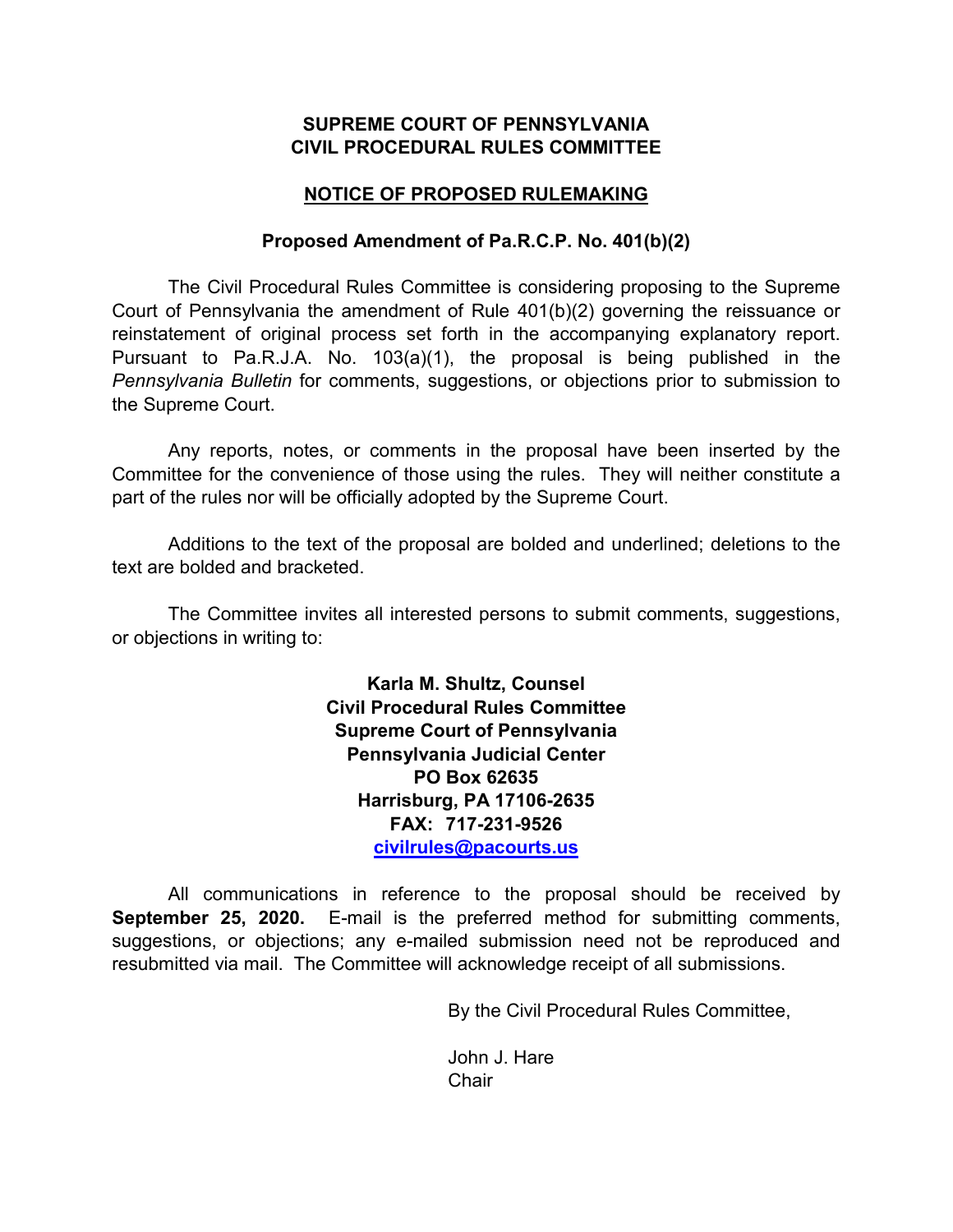**Rule 401. Time for Service. Reissuance, Reinstatement, and Substitution of Original Process.**

(a) Original process shall be served within the Commonwealth within 30 days after the issuance of the writ or the filing of the complaint.

> Note: *See* Rule 404 for the time for service outside the Commonwealth.

(b)(1) If service within the Commonwealth is not made within the time prescribed by subdivision (a) of this rule or outside the Commonwealth within the time prescribed by Rule 404, the prothonotary upon *praecipe* and upon presentation of the original process, shall continue its validity by reissuing the writ or reinstating the complaint, by writing thereon "reissued" in the case of a writ or "reinstated" in the case of a complaint.

 (2) A writ may be reissued or a complaint reinstated at any time and any number of times. A new party defendant may be named in a reissued writ or a reinstated complaint **only if the writ or complaint has not been served on any defendant.**

> **Note: A new party defendant cannot be added to a resissued writ or reinstated complaint if service has been completed on a defendant already named in the writ or complaint. For cases involving multiple defendants, a new party defendant cannot be added to a reissued writ or reinstated complaint if service has been completed on any defendant already named in the writ or complaint.**

> **If a new party defendant cannot be added pursuant to this rule, other procedures are available.** *See* **Rule 219 to discontinue to start a new action; Rule 1033 to amend the caption of the writ or complaint by agreement of the party or by leave of court; or Rule 2232 to seek leave of court for an order joining a defendant.**

 (3) A substituted writ may be issued or a substituted complaint filed upon *praecipe* stating that the former writ or complaint has been lost or destroyed.

 (4) A reissued, reinstated, or substituted writ or complaint shall be served within the applicable time prescribed by subdivision (a) of this rule or by Rule 404 after reissuance, reinstatement, or substitution.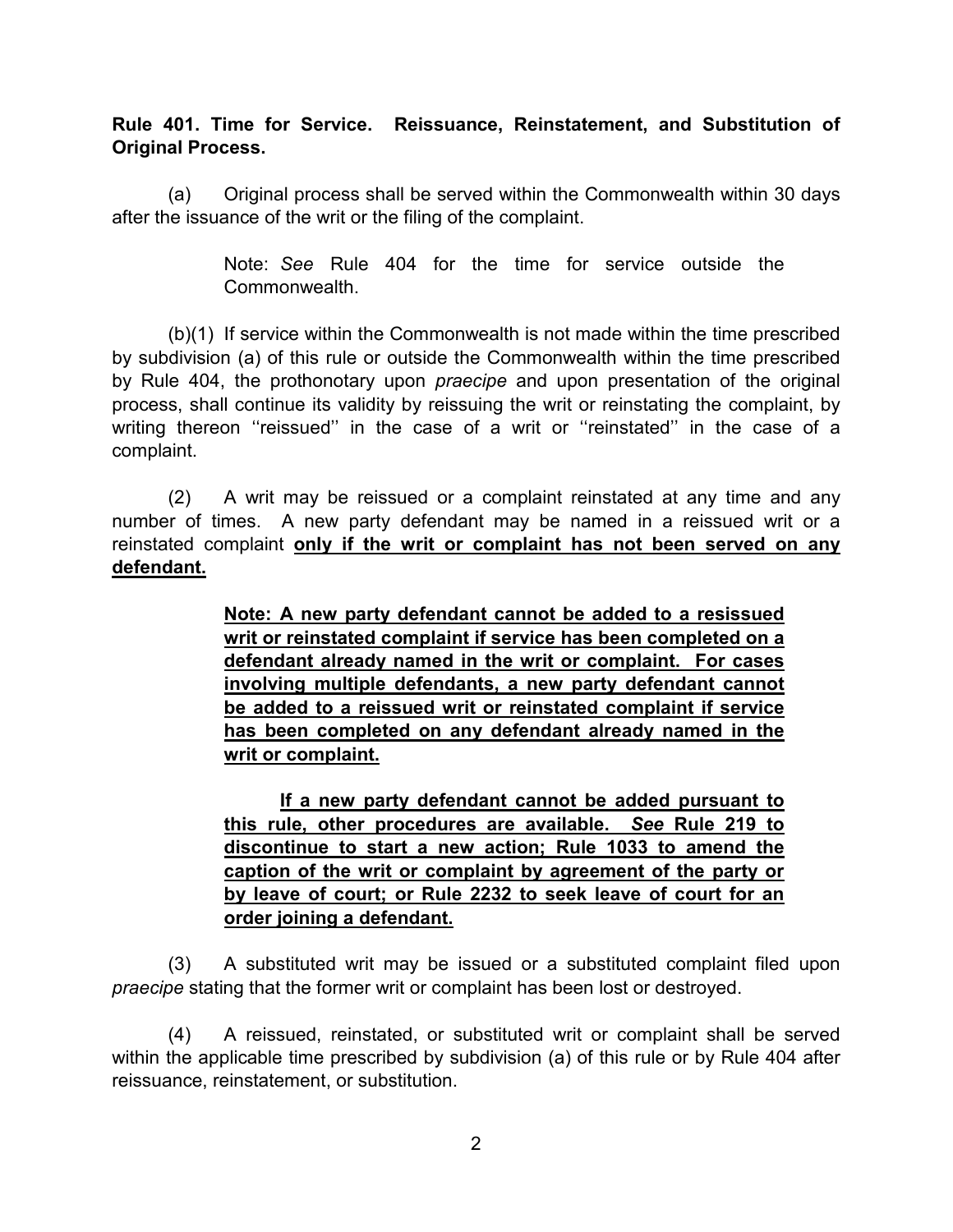(5) If an action is commenced by writ of summons and a complaint is thereafter filed, the plaintiff, instead of reissuing the writ, may treat the complaint as alternative original process and as the equivalent for all purposes of a reissued writ, reissued as of the date of the filing of the complaint. Thereafter the writ may be reissued, or the complaint may be reinstated as the equivalent of a reissuance of the writ, and the plaintiff may use either the reissued writ or the reinstated complaint as alternative original process.

> Note: If the applicable time has passed after the issuance of the writ or the filing of the complaint, the writ must be reissued or the complaint reinstated to be effective as process. Filing or reinstatement or substitution of a complaint**,** which is used as alternative process under this subdivision, has been held effective in tolling the statute of limitations as the reissuance or substitution of a writ.